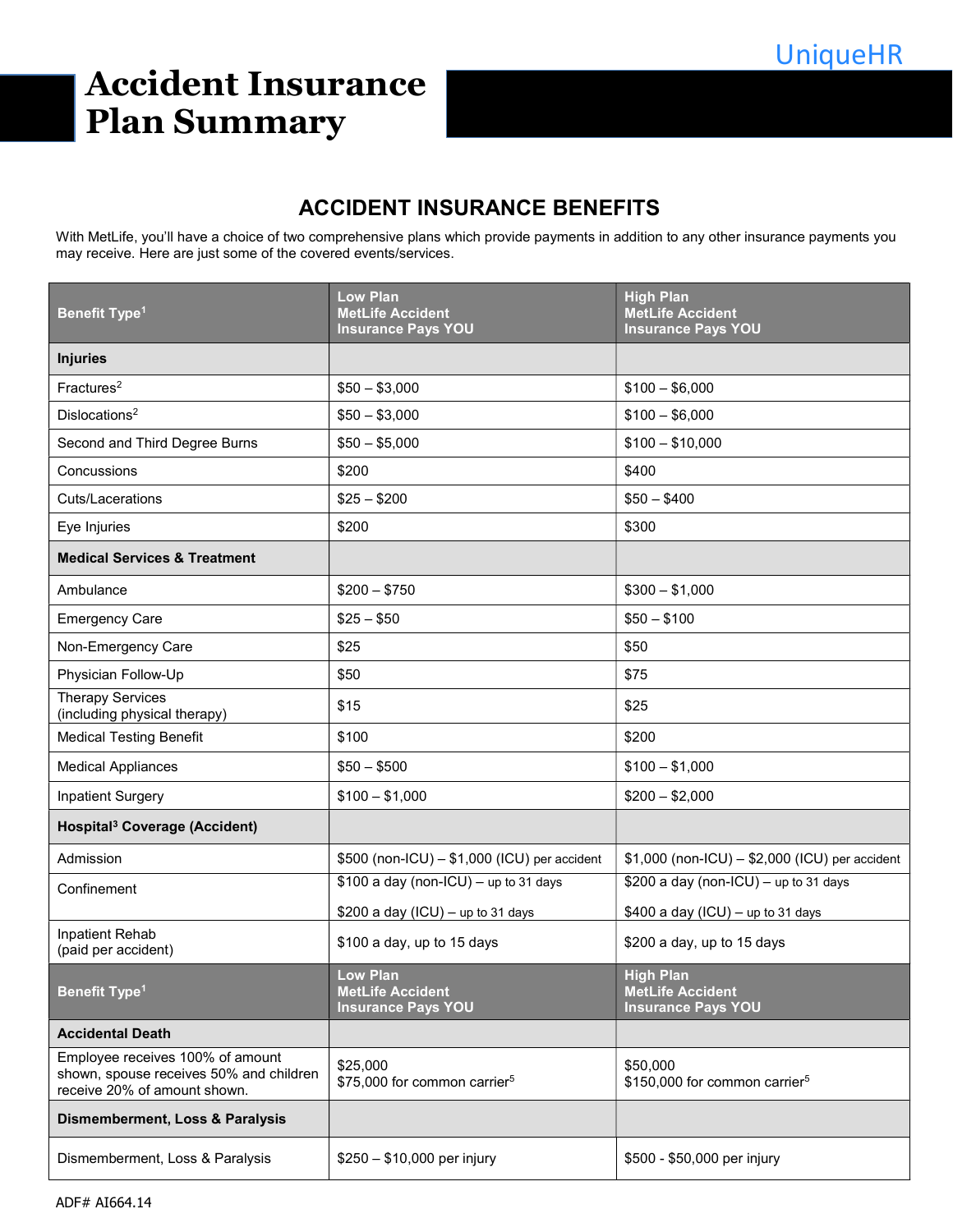Lodging<sup>6</sup> - Pays for lodging for companion Loughly Frays for loughly for companion | \$100 per night, up to 31 nights | \$200 per night, up to 31 nights up

### BENEFIT PAYMENT EXAMPLE

Kathy's daughter, Molly, plays soccer on the varsity high school team. During a recent game, she collided with an opposing player, was knocked unconscious and taken to the local emergency room by ambulance for treatment. The ER doctor diagnosed a concussion and a broken tooth. He ordered a CT scan to check for facial fractures too, since Molly's face was very swollen. Molly was released to her primary care physician for follow-up treatment, and her dentist repaired her broken tooth with a crown. Depending on her health insurance, Kathy's out-of-pocket costs could run into hundreds of dollars to cover expenses like insurance co-payments and deductibles. MetLife Group Accident Insurance payments can be used to help cover these unexpected costs.

| Covered Event <sup>1</sup>                                  | <b>Benefit</b><br>Amount <sup>8</sup> |
|-------------------------------------------------------------|---------------------------------------|
| Ambulance (ground)                                          | \$300                                 |
| <b>Emergency Care</b>                                       | \$100                                 |
| Physician Follow-Up (\$75 x 2)                              | \$150                                 |
| <b>Medical Testing</b>                                      | \$200                                 |
| Concussion                                                  | \$400                                 |
| Broken Tooth (repaired by crown)                            | \$200                                 |
| Benefits paid by MetLife<br><b>Group Accident Insurance</b> | \$1,350                               |

## QUESTIONS & ANSWERS

#### Who is eligible to enroll for this accident coverage?

You are eligible to enroll yourself and your eligible family members!<sup>9</sup> You need to enroll during your Enrollment Period and be actively at work for your coverage to be effective.

#### How do I pay for my accident coverage?

Premiums will be conveniently paid through payroll deduction, so you don't have to worry about writing a check or missing a payment.

#### What happens if my employment status changes? Can I take my coverage with me?

Yes, you can take your coverage with you.<sup>10</sup> You will need to continue to pay your premiums to keep your coverage in force. Your coverage will only end if you stop paying your premium or if your employer offers you similar coverage with a different insurance carrier.

#### Who do I call for assistance?

Contact a MetLife Customer Service Representative at 1 800- GET-MET8 (1-800-438-6388), Monday through Friday from 8:00 a.m. to 8:00 p.m., EST.

 Please call MetLife directly at 1-855-JOIN-MET (1-855-564-6638), Monday through Friday from 8:00 a.m. to 8 p.m., EST and talk with a benefits consultant.